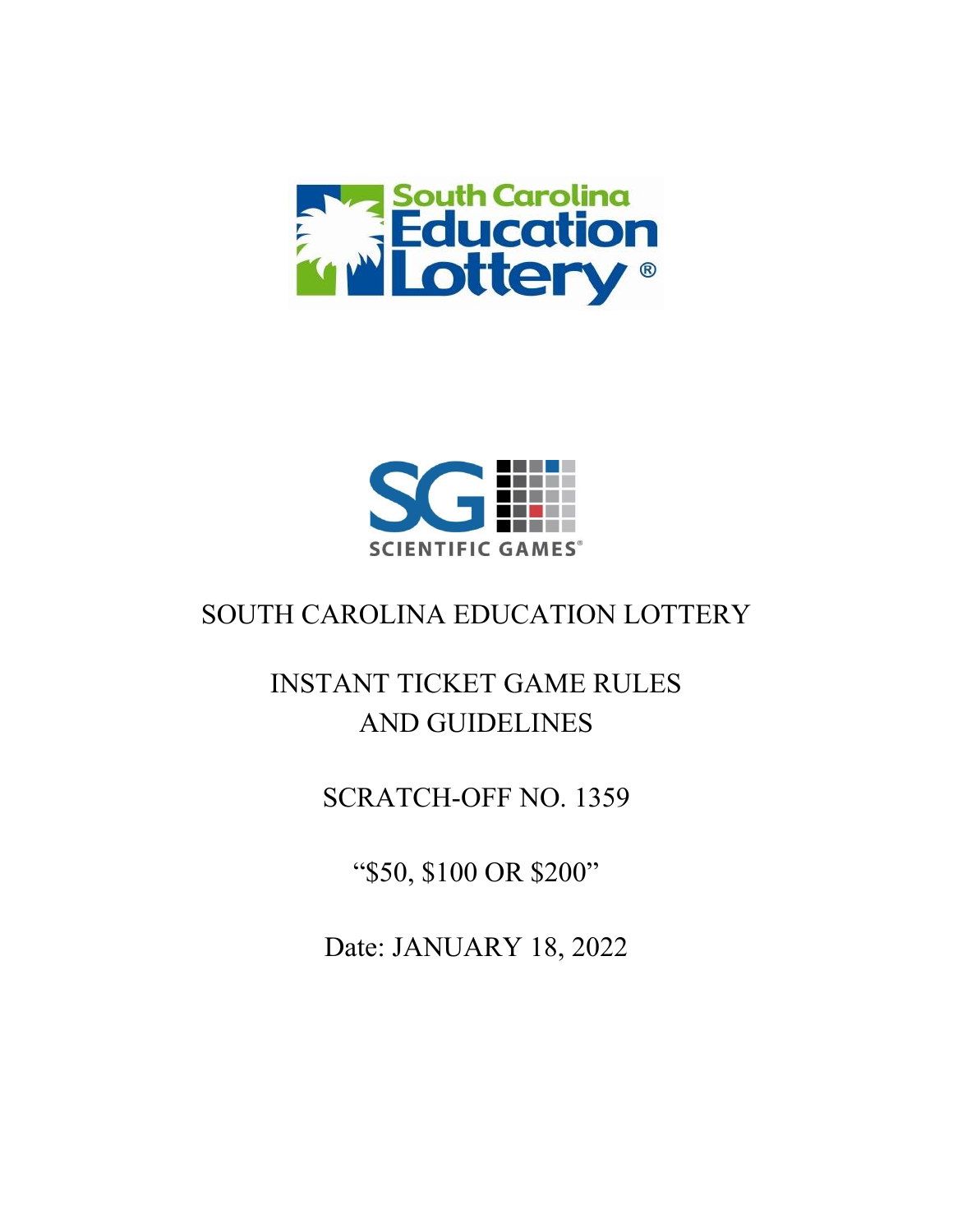## SOUTH CAROLINA SCRATCH-OFF NO. 1359 "\$50, \$100 OR \$200" **GAME RULES AND GUIDELINES**

### TABLE OF CONTENTS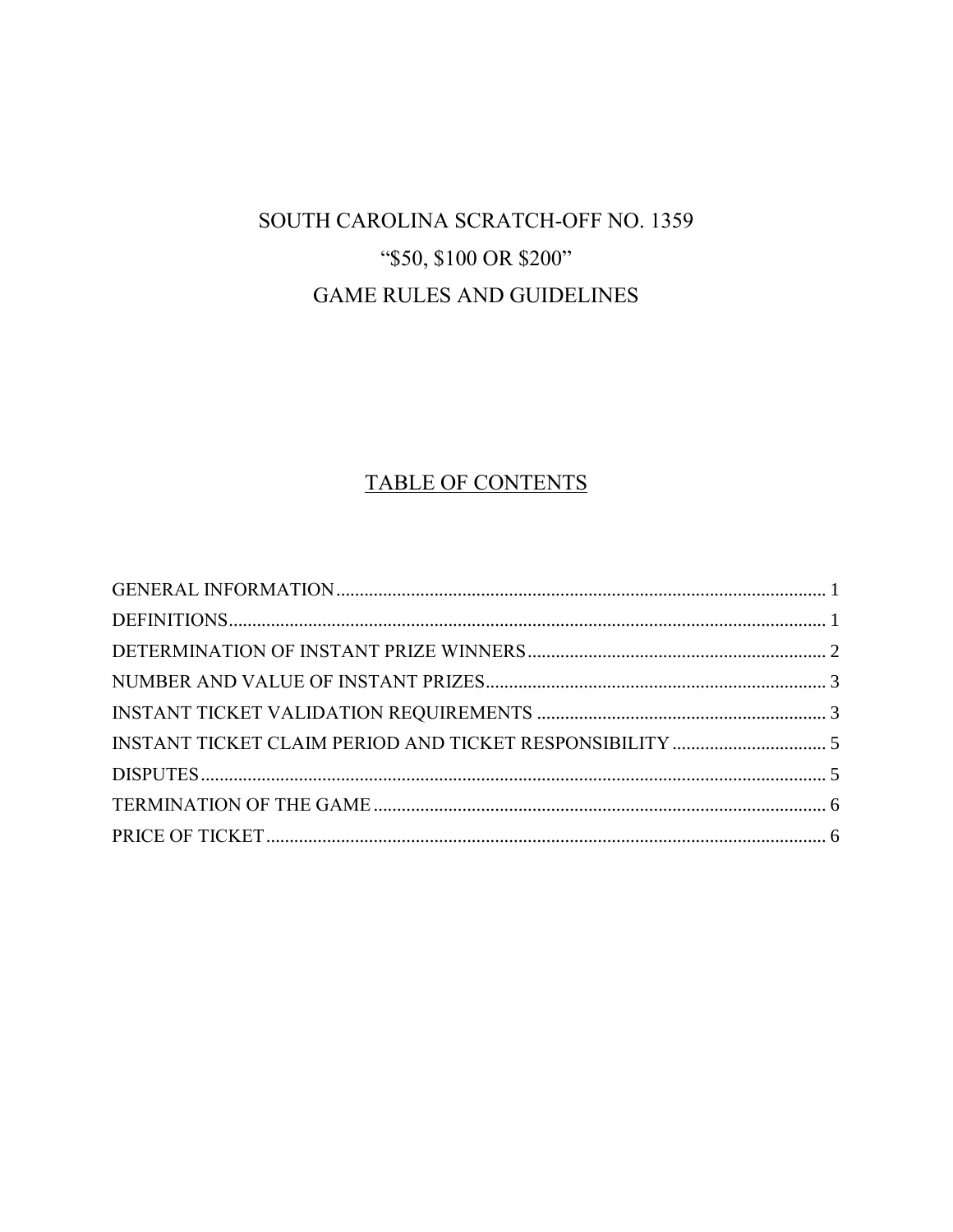#### <span id="page-2-0"></span>**Section 1 – GENERAL INFORMATION**

- 1.1 Game #1359 Rules are comprised of: (1) Act 59 of 2001, as amended; (2) the regulations of the South Carolina Education Lottery (SCEL); (3) any matter adopted by the SCEL Board of Commissioners; (4) the "Working Papers" for this game number which establish the game specifications and parameters; (5) the material presented in this document; and (6) any practices and procedures utilized by SCEL whether written or unwritten. The items cited above are incorporated by reference and are binding as if printed herein. Each numbered item cited shall have equal weight unless there is an inconsistency between or among the documents, in which case the document listed first shall control.
- 1.2 This game will be made available for sale at the discretion of SCEL and shall continue to be available for sale until SCEL establishes a date on which sales must end ("Last Day to Sell"). These rules are effective on the date the initial ticket allocation is sent to SCEL retail outlets. The "Last Day to Claim" a prize in this game will be at least ninety (90) days after the "Last Day to Sell". To determine if the "Last Day to Sell" and the "Last Day to Claim" have been established for this game, please go to [www.sceducationlottery.com](http://www.sceducationlottery.com/) and click on the "Scratch-offs" link. From this page, click on the Scratch-off ticket (the game number, referenced in Paragraph 1.1, is displayed under the ticket). This information is also available in retail outlets at the SCEL green play station or you may ask the SCEL retailer for assistance. The "Scratch-offs" webpage also has a link to "Scratch-off Closing Procedures".
- 1.3 By purchasing a ticket, the player is bound by these Rules.

#### <span id="page-2-1"></span>**Section 2 - DEFINITIONS**

- 2.1 "Low Tier Prize" is a prize of \$50.00 and less. All other prizes are high tier prizes.
- 2.2 "Ticket" is a South Carolina Scratch-off Number 1359 Ticket.
- 2.3 "Ticket Validation Code" is the unique eleven (11) digit number printed in the play area on the front of the Ticket underneath the game latex and overprint.
- 2.4 "Pack" is a pack of fan folded Scratch-off Tickets which are attached to each other by perforations, which the Retailer tears when the Retailer sells a Ticket.
- 2.5 "Pack-Ticket Number" is the fourteen (14) digit number of the form 1359-000001-0-000 (029), ink jet imaged on the back of the ticket in black ink
- 2.6 "Play Symbols" are the symbols that appear under the twenty-six (26) play spots on the front of the ticket. Each Play Symbol is printed in black ink in Symbol Font in positive. Paragraphs 2.7 and 2.8 illustrate the possible Play Symbols used.
- 2.7 YOUR NUMBERS Play Symbols: There are twenty-one (21) play spots. The YOUR NUMBERS Play Symbols will be as shown below: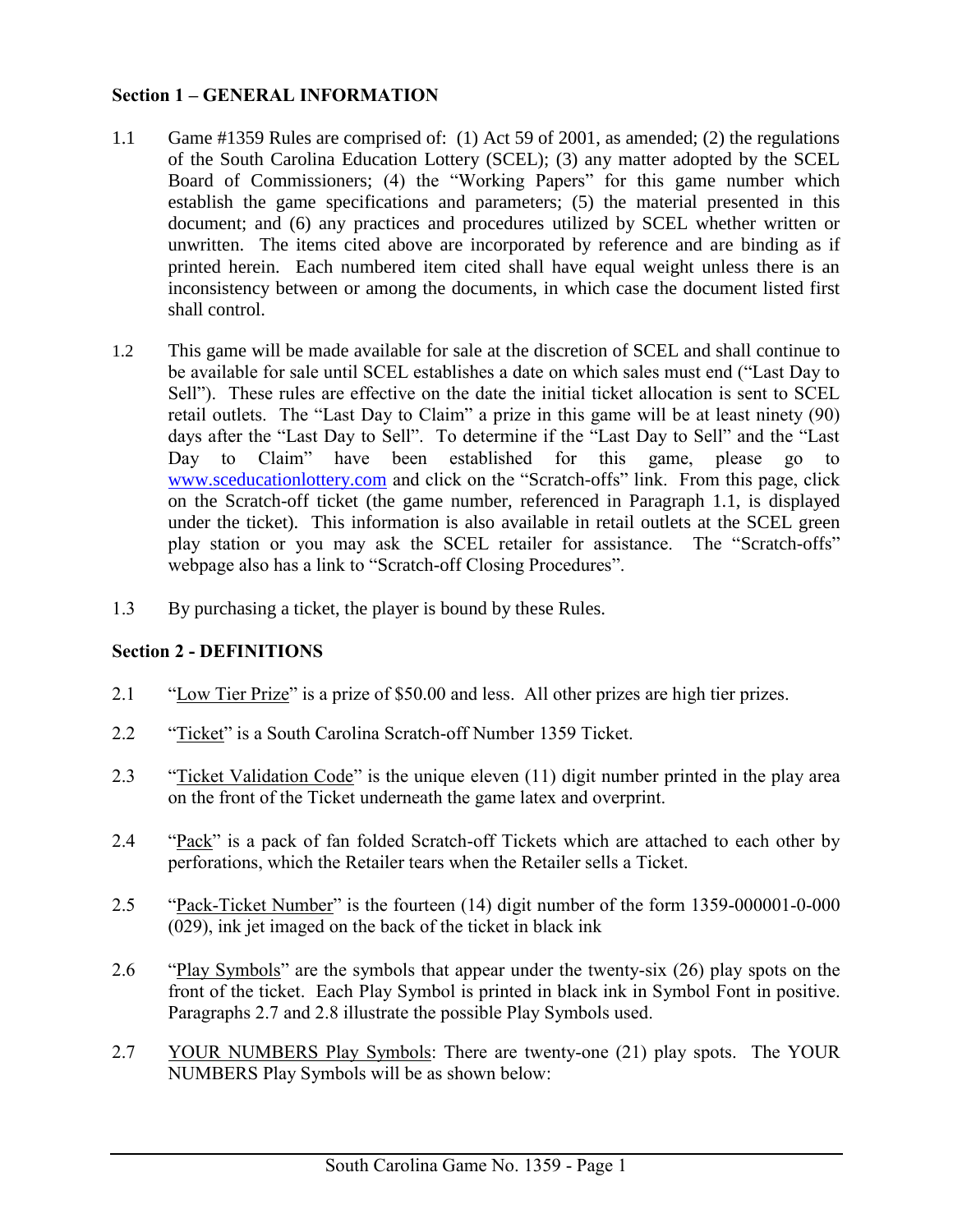| 1<br>ONE                       | am,<br>TWO        | ьđ<br><b>THREE</b>      | 4<br><b>FOUR</b>   | 5<br><b>FIVE</b>       | O<br>SIX           | <b>SEVEN</b>                  | <b>EIGHT</b>       | 9<br><b>NINE</b>   | 10<br>TEN          |                 |                                             |                                      |                             |
|--------------------------------|-------------------|-------------------------|--------------------|------------------------|--------------------|-------------------------------|--------------------|--------------------|--------------------|-----------------|---------------------------------------------|--------------------------------------|-----------------------------|
| 1<br>1<br><b>ELEVN</b>         | 2<br><b>THLVE</b> | 13<br><b>THRTN</b>      | 14<br>FORTN        | 5<br>1<br><b>FIFTN</b> | 16<br><b>SIXTN</b> | <b>SVNTN</b>                  | 18<br><b>EGHTN</b> | 19<br><b>NINTN</b> | 20<br><b>THNTY</b> |                 |                                             |                                      |                             |
| <b>THONE</b>                   | <b>THTHO</b>      | <b>THTHR</b>            | 74<br>TWFOR        | THFIV                  | 10<br><b>THSIX</b> | 7<br>7<br>Ħ₩m<br><b>THSVN</b> | Ω<br><b>THEGT</b>  | 70<br><b>THNIN</b> | 30<br><b>THRTY</b> |                 |                                             |                                      |                             |
| 3 <sup>1</sup><br><b>TRONE</b> | <b>TRTWO</b>      | handi P<br><b>TRTHR</b> | 34<br><b>TRFOR</b> | ı,<br>TRFIV            | 36<br><b>TRSIX</b> | 3<br>7<br><b>TRSVN</b>        | 38<br><b>TREGT</b> | 39<br>TRNIN        | 40<br>FORTY        | 勧<br><b>HIN</b> | $\sim$<br>$\frac{150}{2}$<br><b>WIN\$50</b> | $\frac{25100}{2}$<br><b>WIN\$100</b> | $\sim$<br>$\frac{200}{200}$ |

2.8 WINNING NUMBERS PLAY SYMBOLS: There are five (5) play spots. The WINNING NUMBERS Play Symbols will be as shown below:

| 1<br>ONE               | <b>TWO</b>         | <b>THREE</b>           | 4<br><b>FOUR</b>                            | <b>FIVE</b>                       | 6<br><b>SIX</b>        | <b>SEVEN</b>           | 8<br><b>EIGHT</b>      | 9<br><b>NINE</b>   | 10<br><b>TEN</b>         |
|------------------------|--------------------|------------------------|---------------------------------------------|-----------------------------------|------------------------|------------------------|------------------------|--------------------|--------------------------|
| 1<br>1<br><b>ELEVN</b> | 12<br><b>THLVE</b> | 3<br>1<br><b>THRTN</b> | 14<br><b>FORTN</b>                          | 1<br>5<br><b>FIFTN</b>            | 16<br><b>SIXTN</b>     | 7<br>1<br><b>SVNTN</b> | 18<br><b>EGHTN</b>     | 19<br><b>NINTN</b> | $\bf{C}$<br><b>THNTY</b> |
| 21<br><b>THONE</b>     | 2<br><b>THTHO</b>  | <b>TWTHR</b>           | 74<br><b>THFOR</b>                          | $\mathbf{F}$<br>7<br><b>THFIV</b> | 6<br><b>THSIX</b>      | 7<br>♪<br><b>THSVN</b> | 8<br>THEGT             | 29<br>THNIN        | 30<br><b>THRTY</b>       |
| 31<br><b>TRONE</b>     | <b>TRTWO</b>       | <b>TRTHR</b>           | $\mathbf{\mathcal{L}}$<br>7<br><b>TRFOR</b> | 35<br><b>TRFIV</b>                | 6<br>3<br><b>TRSIX</b> | 7<br>3<br><b>TRSVN</b> | 8<br>₹<br><b>TREGT</b> | 39<br>TRNIN        | FORTY                    |

2.9 Prize Symbols: There are twenty-one (21) prize spots. The Prize Symbols will be as shown below:

| \$50.00  | \$100   | \$200   |
|----------|---------|---------|
| ETY DOL. | ONE HUN | THO HUN |

2.10 Legends:

#### <span id="page-3-0"></span>**HINNING NUMBERS YOUR NUMBERS PRIZE**

2.11 A Non-Winning Ticket is defined as a South Carolina Scratch-off 1359 Ticket which is not intended to be a Winning Ticket.

#### **Section 3 - DETERMINATION OF INSTANT PRIZE WINNERS**

3.1 The following subparagraphs specify how a winner of an instant cash prize is determined in Scratch-off 1359.

Match any of YOUR NUMBERS to any of the WINNING NUMBERS, win PRIZE shown for that number. Reveal a "MONEYBAG" symbol, win the PRIZE shown for that symbol. Reveal a "\$50 BURST" symbol, instantly win \$50! Reveal a "\$100 BURST" symbol, instantly win \$100! Reveal a "\$200 BURST" symbol, instantly win \$200!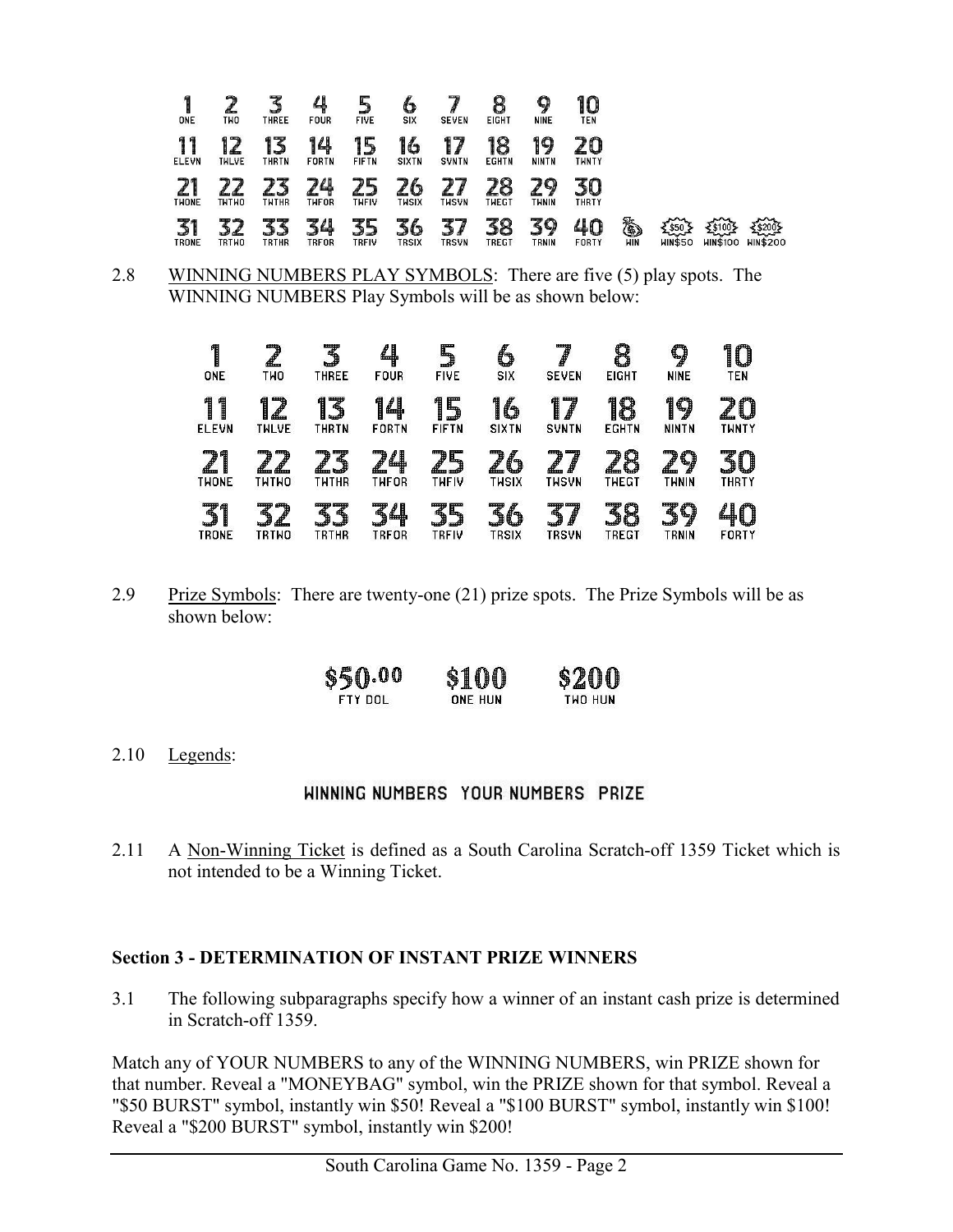| \$50  | (fifty dollars)       |
|-------|-----------------------|
| \$100 | (one hundred dollars) |
| \$200 | (two hundred dollars) |

- 3.2 No portion of the Point of Sale material(s) display printing nor any extraneous matter whatever shall be usable or playable as a part of the Scratch-off.
- 3.3 In all events, the determination of prize winners shall be subject to the general Ticket Validation Requirements set forth in Section Five (5) of these Rules and the requirements set out on the back of each Scratch-off ticket.
- 3.4 The Ticket Validation Code (including any portion thereof) is not a Play/Prize Symbol and is not usable as such.

#### **Section 4 – NUMBER AND VALUE OF INSTANT PRIZES**

4.0 Three million (3,000,000) tickets were ordered for this game. Based upon this order, the value, and number of prizes programmed in this game are as follows:

<span id="page-4-0"></span>

| INSTANT      | <b>APPROXIMATE NUMBER</b> | <b>CHANCES OF</b> |
|--------------|---------------------------|-------------------|
| <b>PRIZE</b> | <b>IN THE GAME</b>        | <b>WINNING</b>    |
| \$50         | 200,000                   | 1:15.00           |
| \$100        | 100,000                   | 1:30.00           |
| \$200        | 13,250                    | 1:226.42          |

#### OVERALL ODDS OF WINNING ARE 1 in 9.58

THE ODDS AND TOTAL NUMBER OF PRIZES ARE BASED ON THE TICKETS ORDERED (3,000,000) AND NOT THE QUANTITY OF TICKETS ACTUALLY DELIVERED TO SCEL WHICH MAY VARY AS ALLOWED IN THE WORKING PAPERS FOR THIS GAME.

THE OVERALL ODDS OF WINNING ARE 1 in 9.58. This DOES NOT mean that there is a WINNING ticket in every three (3) tickets. The prizes listed above are distributed randomly throughout all of the tickets in this game by programming parameters established by SCEL in the Working Papers. If you have any questions about the odds or prizes contact SCEL at [www.sceducationlottery.com](http://www.sceducationlottery.com/) by clicking "Contact Us" on the homepage.

#### <span id="page-4-1"></span>**Section 5 - INSTANT TICKET VALIDATION REQUIREMENTS**

In addition to all of the other requirements in these Rules and as printed on the back of each Scratch-off Ticket, the following Validation Requirements will apply with regard to the Scratchoff Tickets in South Carolina Scratch-off Number 1359.

- 5.1 To be a valid Scratch-off Ticket, all of the following requirements must be met:
	- A. Exactly one (1) Play Symbol and Caption must appear under each of the twenty-six (26) rub-off spots and exactly one (1) Prize Symbol and Caption must appear under the twenty-one (21) rub-off spots on the front of the Ticket.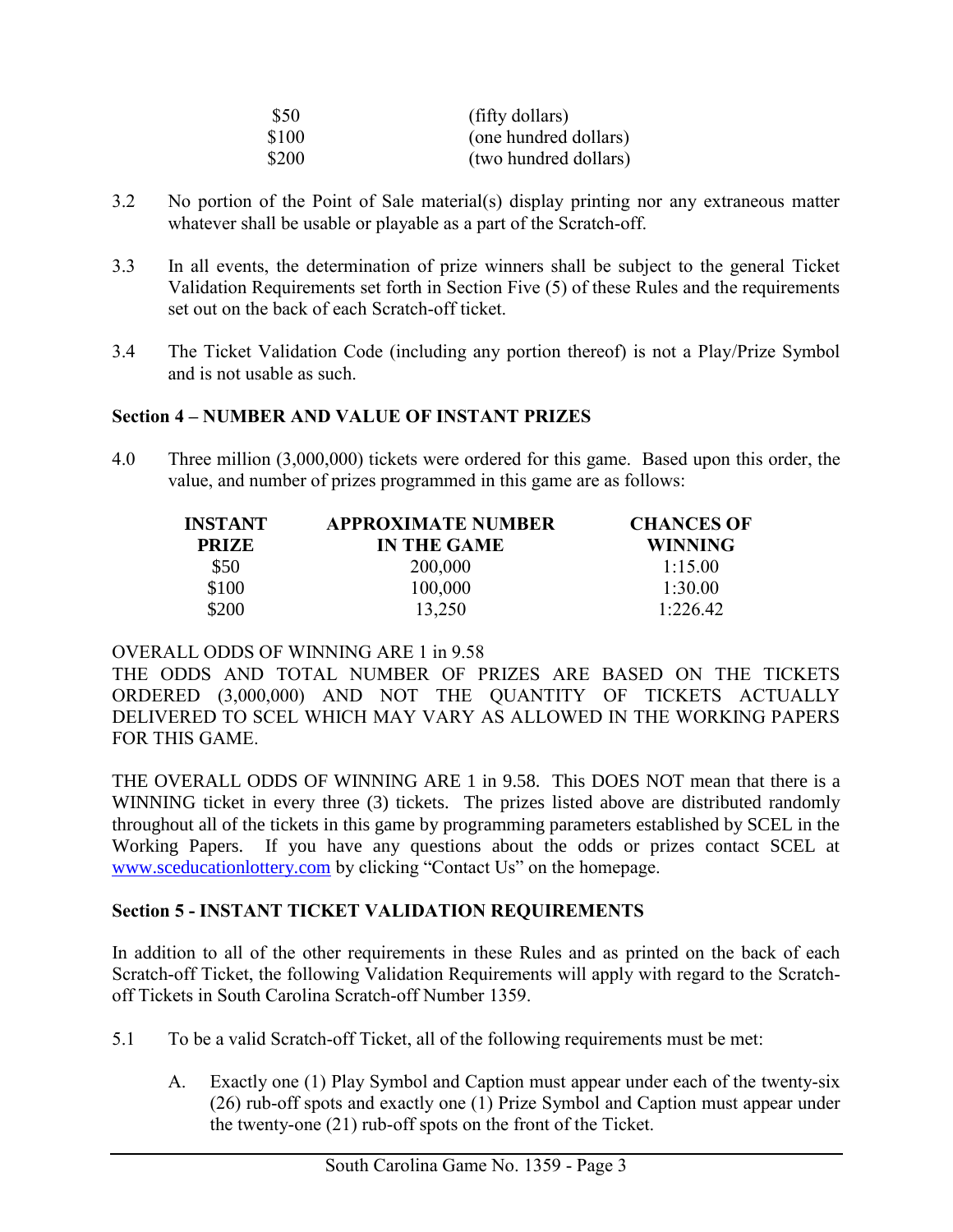- B. Each of the twenty-six (26) Play Symbols and Captions and twenty-one (21) Prize Symbols and Captions must be present in its entirety and be fully legible.
- C The Ticket shall be intact. The SCEL Director of Security, or a designee, shall determine whether a Ticket is intact and the SCEL Executive Director, in his sole discretion, may affirm or reverse the initial determination.
- D. The Pack-Ticket Number and Ticket Validation Number must be present in their entirety and be fully legible. The Ticket Validation Number shall correspond, using SCEL's codes, to the Play and Prize Symbols on the Ticket.
- E. The Ticket must not be mutilated, altered, unreadable, reconstituted, or tampered with in any manner that prevents reliable validation.
- F. The Ticket must not be counterfeit in whole or in part.
- G. The Ticket Validation Number and the Pack-Ticket Number shall be printed in gray-black ink.
- H. The Ticket must have been issued by SCEL in an authorized manner. The Ticket must have been purchased from SCEL or a licensed Retailer and, subject to the provisions of Section 6, presented by the proper holder for validation.
- I. The Ticket must not be stolen nor appear on any list of omitted Tickets on file with SCEL.
- J. The Play & Prize Symbols and Captions and Ticket Validation Number must be right side up and not reversed in any manner.
- K. The Ticket must be complete, and not miscut, and have exactly one (1) Play Symbol and Caption under the twenty-six (26) Play Symbols on the front of the ticket, exactly one (1) Prize Symbol and Caption under the twenty-one (21) Prize Symbols on the front of the ticket, and one (1) Validation Number on the ticket.
- L. The Validation Number of an apparent winning Ticket must appear on SCEL's official list of Validation Numbers of winning Tickets and must not have been previously paid as determined by SCEL's computer gaming system.
- M. The Ticket must not be blank or partially blank, misregistered, defective or printed or produced in error.
- N. Each of the twenty-six (26) Play Symbols and Captions and twenty-one (21) Prize Symbols and Captions must be exactly one of those described in paragraphs 2.6, 2.7, 2.8 and 2.9.
- O. Each of the twenty-six (26) Play Symbols and Captions and twenty-one (21) Prize Symbols and Captions must be printed in the Symbol Font and must correspond precisely to the artwork on file at SCEL. The Ticket Validation Numbers must be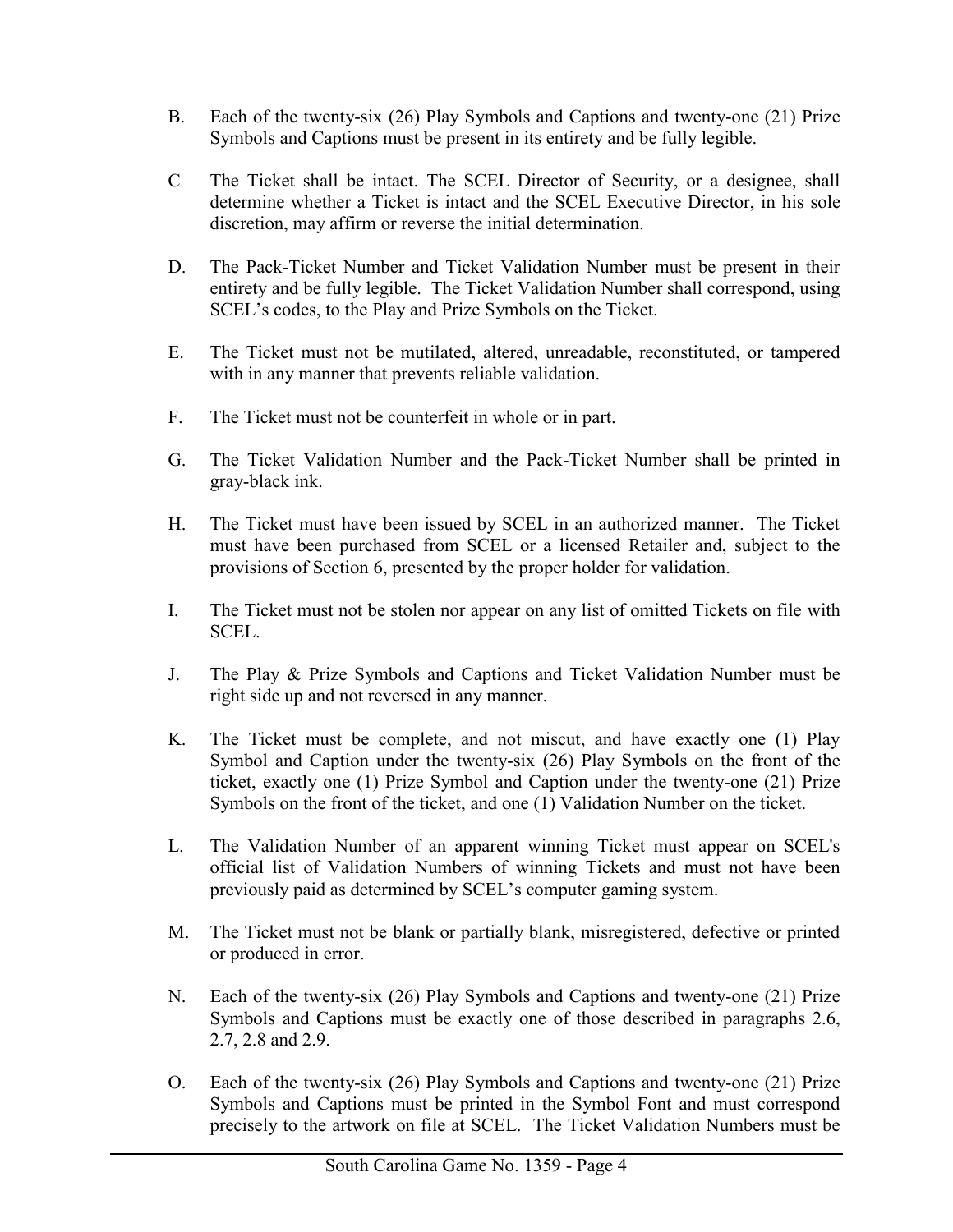printed in the Validation Font and must correspond precisely to the artwork on file at SCEL.

- P. The display printing must be regular in every respect and correspond precisely with the artwork on file at SCEL.
- <span id="page-6-0"></span>Q. The Ticket must pass all additional validation tests of SCEL.
- 5.2 A Ticket that fails any of SCEL's validation tests is invalid and ineligible for any prize. SCEL may replace an invalid Ticket with an unplayed Ticket from the same game or any other game. If a defective Ticket is purchased, the only responsibility or liability of SCEL shall be the replacement of the defective Ticket with an unplayed Ticket from the same game or any other game or a refund of the sale price of the Ticket.

#### **Section 6 - INSTANT TICKET CLAIM PERIOD AND TICKET RESPONSIBILITY**

- 6.1 All prizes must be claimed within the time specified on the "Scratch-offs" page found at [www.sceducationlottery.com](http://www.sceducationlottery.com/) (See Paragraph 1.2.).
- 6.2 A Scratch-off Ticket is a bearer instrument until signed on the back by the owner.
- 6.3 SCEL is not responsible for lost or stolen Tickets.
- 6.4 SCEL is not responsible for Tickets lost in the mail, mailed to an incorrect address or mailed to an address other than the address specified by SCEL to receive prize claims. The risk of loss for a mailed ticket remains with the player.
- 6.5 SCEL is not responsible for Tickets claimed by a player in error for a lower prize at a Retailer.

#### <span id="page-6-1"></span>**Section 7 - DISPUTES**

- 7.1 In the event of a dispute between SCEL and the ticket holder as to whether the ticket is a winning ticket and the ticket prize is not paid, the Executive Director may, solely at his option, replace the disputed ticket with an unplayed ticket (or tickets of equivalent sales price from any current lottery game). This exchange of tickets is the sole and exclusive remedy available for ticket holder. For the "Ticket Holder Complaint Procedure" visit [www.sceducationlottery.com](http://www.sceducationlottery.com/) and click on "Ticket Holder Dispute Form" at the bottom of the homepage.
- 7.2 A ticket purchaser who wishes to file a complaint, dispute any aspect of this game or action of SCEL regarding this game, the availability of a prize, or the claiming of a prize must do so as provided in the "Ticket Holder Complaint Procedure" before any action may be filed in state or federal court. Visit [www.sceducationlottery.com](http://www.sceducationlottery.com/) and click on "Ticket Holder Dispute Form" at the bottom of the homepage for a copy of those procedures. The complaint must be filed within six months of the Last Day to Claim a prize for this game (see Paragraph 1.2 for information on Last Day to Claim a prize). A complaint not filed within the six-month period is untimely and will be dismissed.